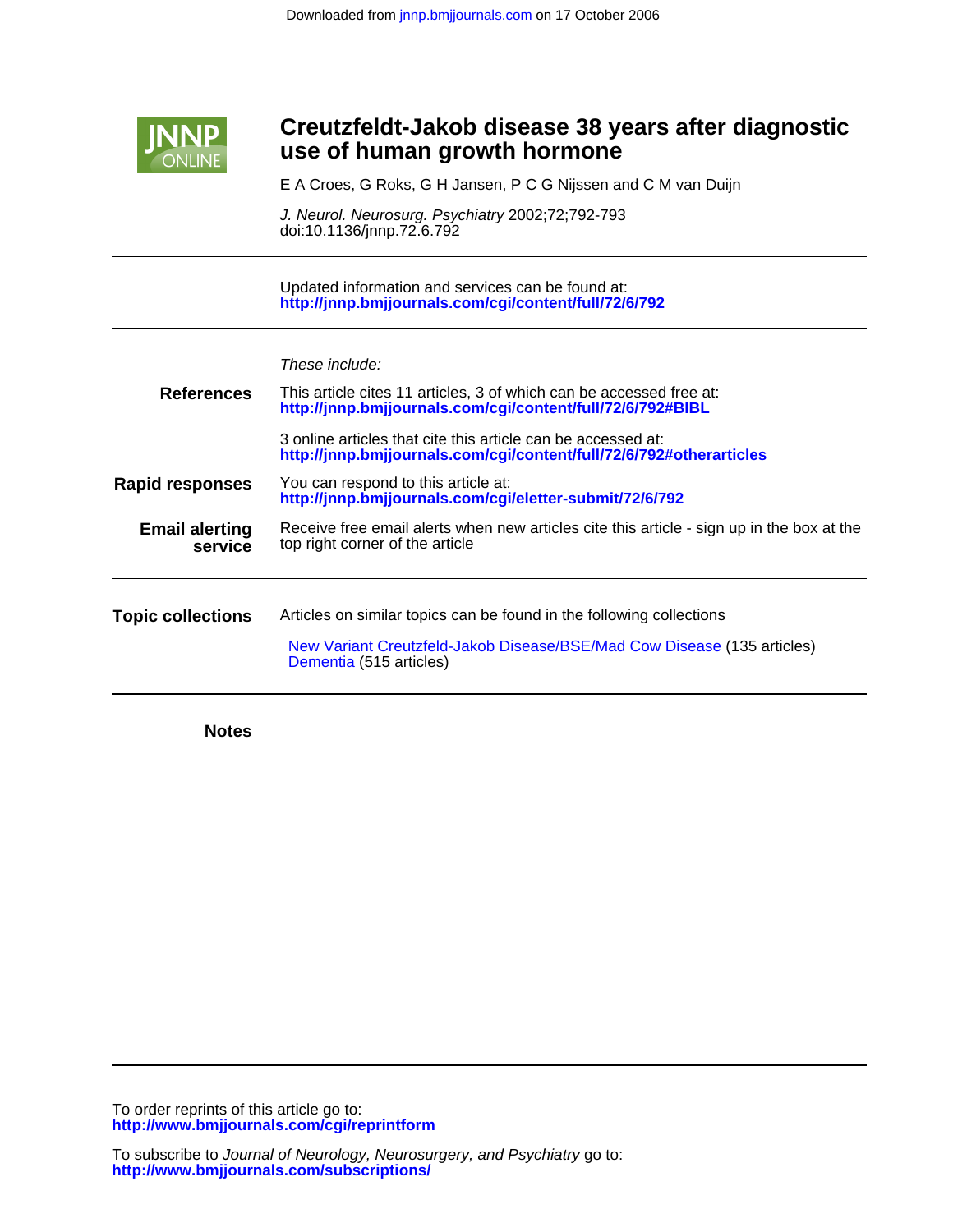## SHORT REPORT

# Creutzfeldt-Jakob disease 38 years after diagnostic use of human growth hormone

.............................................................................................................................

### E A Croes, G Roks, G H Jansen, P C G Nijssen, C M van Duijn

J Neurol Neurosurg Psychiatry 2002;72:792–793

A 47 year old man is described who developed pathology proven Creutzfeldt-Jakob disease (CJD) 38 years after receiving a low dose of human derived growth hormone (hGH) as part of a diagnostic procedure. The patient presented with a cerebellar syndrome, which is compatible with iatrogenic CJD. This is the longest incubation period described so far for iatrogenic CJD. Furthermore, this is the first report of CJD after diagnostic use of hGH. Since the patient was one of the first in the world to receive hGH, other cases of iatrogenic CJD can be expected in the coming years.

**P** rion diseases are potentially transmissible. Human to human transmission was first reported in 1974, when a 55 year old woman was described who developed human transmission was first reported in 1974, when a 55 year old woman was described who developed symptoms of Creutzfeldt-Jakob disease (CJD) 18 months after a corneal transplant.<sup>1</sup> Since then, transmission has been reported after stereotactic electroencephalographic (EEG) depth recording, human growth hormone (hGH) and gonadotrophin treatment, and dura mater transplantation.<sup>2-5</sup> More than 267 patients with iatrogenic CJD are known today and their number is growing.<sup>6</sup> The most important iatrogenic cause of CJD is still contaminated cadaveric hGH. Exposure to contaminated hGH occurred before 1985, when recombinant growth hormone became available. In a recent study, incubation periods in 139 patients with hGH associated CJD were found to range from 5–30 years, with a median of 12 years.<sup>6</sup> One of the factors influencing incubation time is genotype on polymorphic codon 129 of the prion protein gene.<sup>7</sup> The incubation time is significantly shorter in people who are homozygous for either methionine or valine on this polymorphism.7

We describe the second patient with hGH related CJD in the Netherlands. The patient developed the disease 38 years after hGH injections. To our knowledge, this is the longest incubation period described for any form of iatrogenic CJD. Furthermore, our patient was not treated with hGH but only received a low dose as part of a diagnostic procedure.

#### CASE REPORT

This patient presented at the age of 47 years with paraesthesia in both arms for six months, difficulty with walking for four weeks, and involuntary movements of mainly the upper extremities of two weeks' duration. He did not notice any change in cognitive function, although his twin sister had noticed minor memory disturbances. There was no family history of neurological disease. During childhood the patient had experienced a growth delay compared with his twin sister and with the average in the Netherlands. When he was 9 years old, a nitrogen retention test with 6 IU hGH over five days was performed to exclude growth hormone deficiency. Since the result was not decisive, a quantitative amino acid test was

performed, which measures 30 amino acids during fasting and one, two, and three hours after growth hormone injection. No abnormal amino acid concentrations were found making the diagnosis of primordial dwarfism most likely. Therefore, no treatment with hGH was given.

On neurological examination we found a slight dysarthria without aphasia. Cranial nerve function was normal. Walking was unstable and wide based. During movements of the upper extremities myoclonic jerks were present. Sensation, muscle tone, and strength were normal. Co-ordination was impaired in all four limbs with a disturbed balance. Tendon reflexes were brisk at the arms and increased at the legs with a clonus in the ankle reflex. Plantar responses were both normal. On the mini mental state examination, the patient scored 30/30. Routine laboratory investigation, thyroid function, vitamin concentrations (B-1, B-6, B-12, and E), and copper metabolism were normal. Admission EEG examination showed generalised arrhythmic slow activity with diffuse spikes and spike waves. EEG examination two months later showed a further slowing of the rhythm with bilateral diphasic sharp waves but was not typical for CJD. Cerebral magnetic resonance imaging was normal. Cerebrospinal fluid examination showed 1 cell/3  $\mu$ l, normal glucose and protein concentrations, and a strongly positive 14-3-3 protein test. The patient was homozygous for methionine on the PRNP codon 129 polymorphism. On clinical grounds, CJD was diagnosed.

Within one month the patient's condition deteriorated rapidly and because of severe disturbances in coordination and progressive myoclonus he became bedridden. An eye movement disorder developed with slow saccadic and dysmetric eye movements. Temperature became unstable with peaks of 39°C without an infectious focus, for which a disorder of autoregulation was presumed. Until a very advanced stage, cognitive function was intact. The patient died five months after admission. The diagnosis of CJD was confirmed at necropsy. The brain weighed 990 g and showed clear cortical and cerebellar atrophy. Spongiosis, neuronal loss, and gliosis were found predominantly in the putamen, caudate nucleus, and basotemporal and cerebellar cortex; the cerebellum was the most severely affected of these. Vacuoles ranged from  $2-12 \mu m$ . No amyloid or Kuru plaques were found. Immunohistochemical staining (3F4 antibody 1:1000, Senetek, USA) was clearly positive for prion protein accumulation in a "synaptic" distribution. Most deposition was found in the stratum moleculare of the cerebellum.

#### **DISCUSSION**

We describe a 47 year old patient who developed pathology proven CJD 38 years after hGH injections. The patient was never treated with hGH but received a small dose as part of a

.............................................................

Abbreviations: CJD, Creutzfeldt-Jakob disease; EEG, electroencephalographic; hGH, human growth hormone